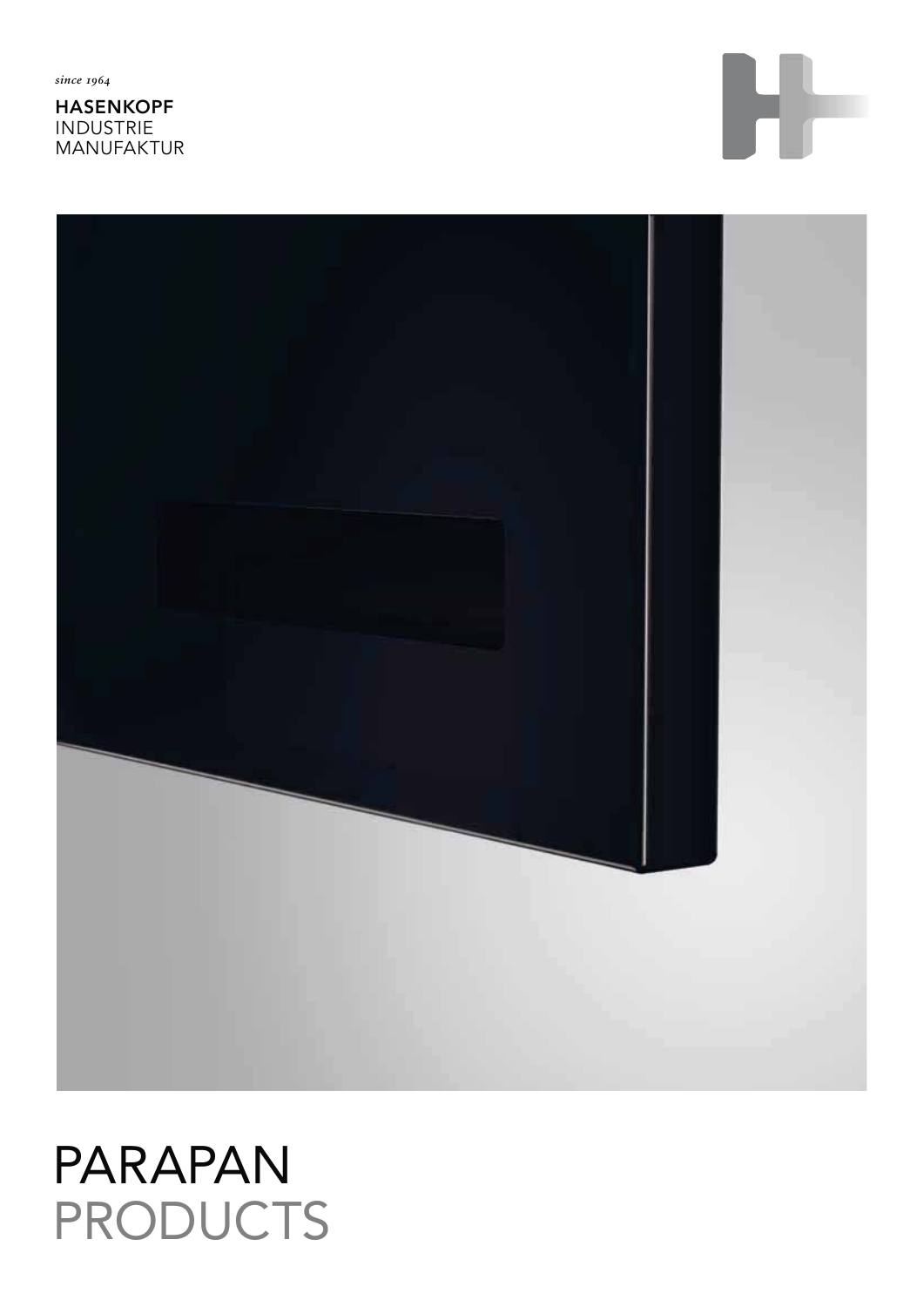

#### CUSTOM PRODUCTION

Hasenkopf is Craftsmanship. For half a century the company has been manufacturing distinctive and unique products and fulfilling our customers' individual requests, however unusual. Hasenkopf sees itself as a manufacturer because - now more than ever – the word stands for excellent craftsmanship, reliable quality and tailor-made perfection.

#### SERIES PRODUCTION

Hasenkopf is Industry. With a workforce of around 160, a 15,000 m² production area and the very latest technological facilities even our series products can offer tailor-made perfection. That is why we have Industrial Manufacture in our name, because Hasenkopf's customers can enjoy all the advantages of industrial production, such as fast order processing, efficiency and just-in-time delivery.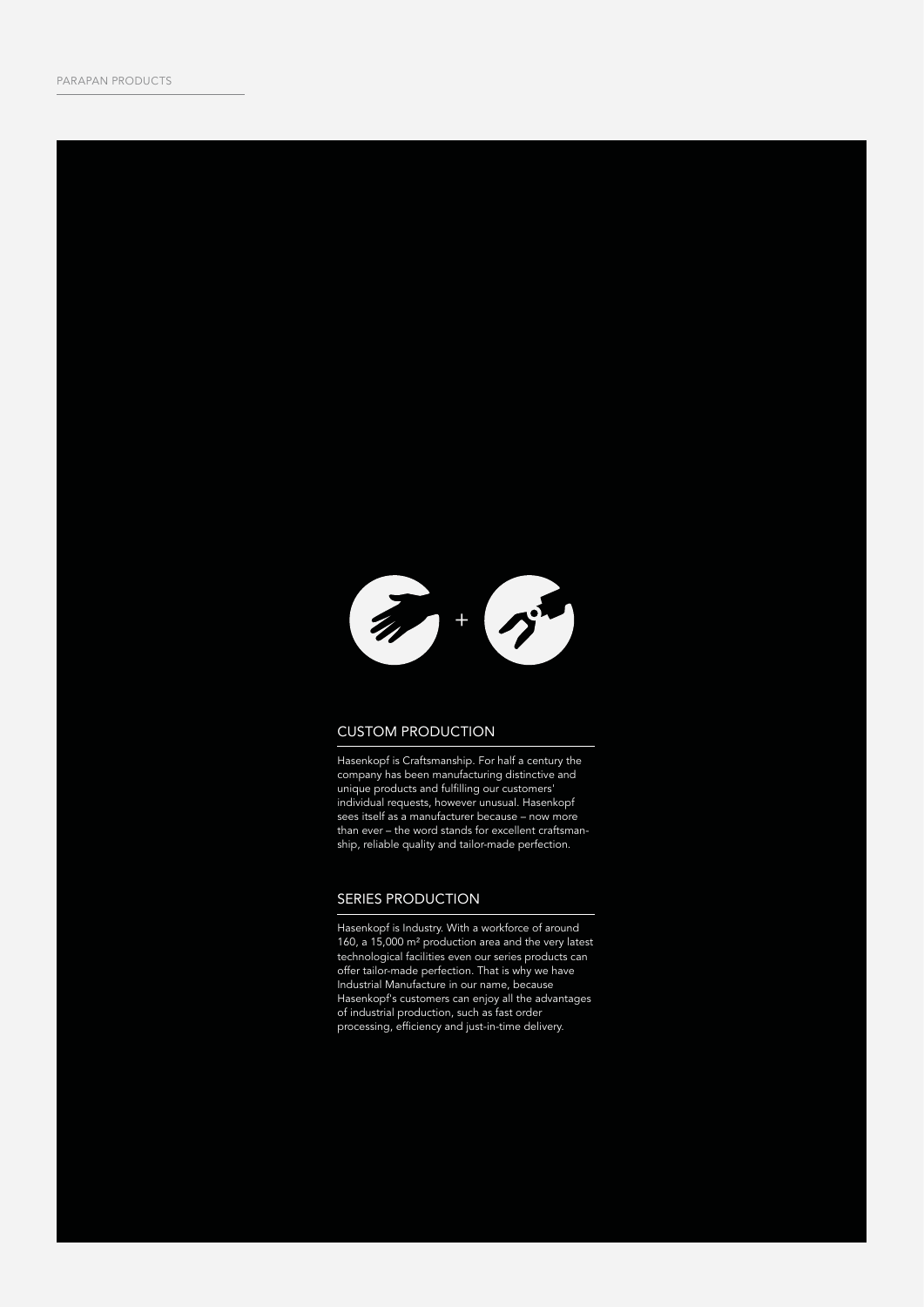Its smooth high-gloss surface and manifold processing options make Parapan not only eminently suitable for conventional furniture fronts and covers but also for unusual shapes and designs. This homogeneous acrylic material is evenly colored right through, does not fade and is available in 20 different colors. Our standard colors are always in stock. Milling, thermal forming and polishing are used to give Parapan surfaces and objects the desiredform – and to bring brilliant long-lasting color in bathrooms, kitchens and other areas. At Hasenkopf we have consolidated all our materials and processing expertise under one roof, greatly simplifying project handling for our customers and partners.

#### **CONTENTS**

| Fronts, bodies,    | Surfaces and sections | P. 08 |
|--------------------|-----------------------|-------|
| and covers         | Handles               | P. 09 |
|                    | Edge styles           | P. 10 |
|                    | Processing options    | P. 12 |
|                    | Adhesive joints       | P. 13 |
| Complete solutions |                       | P 14  |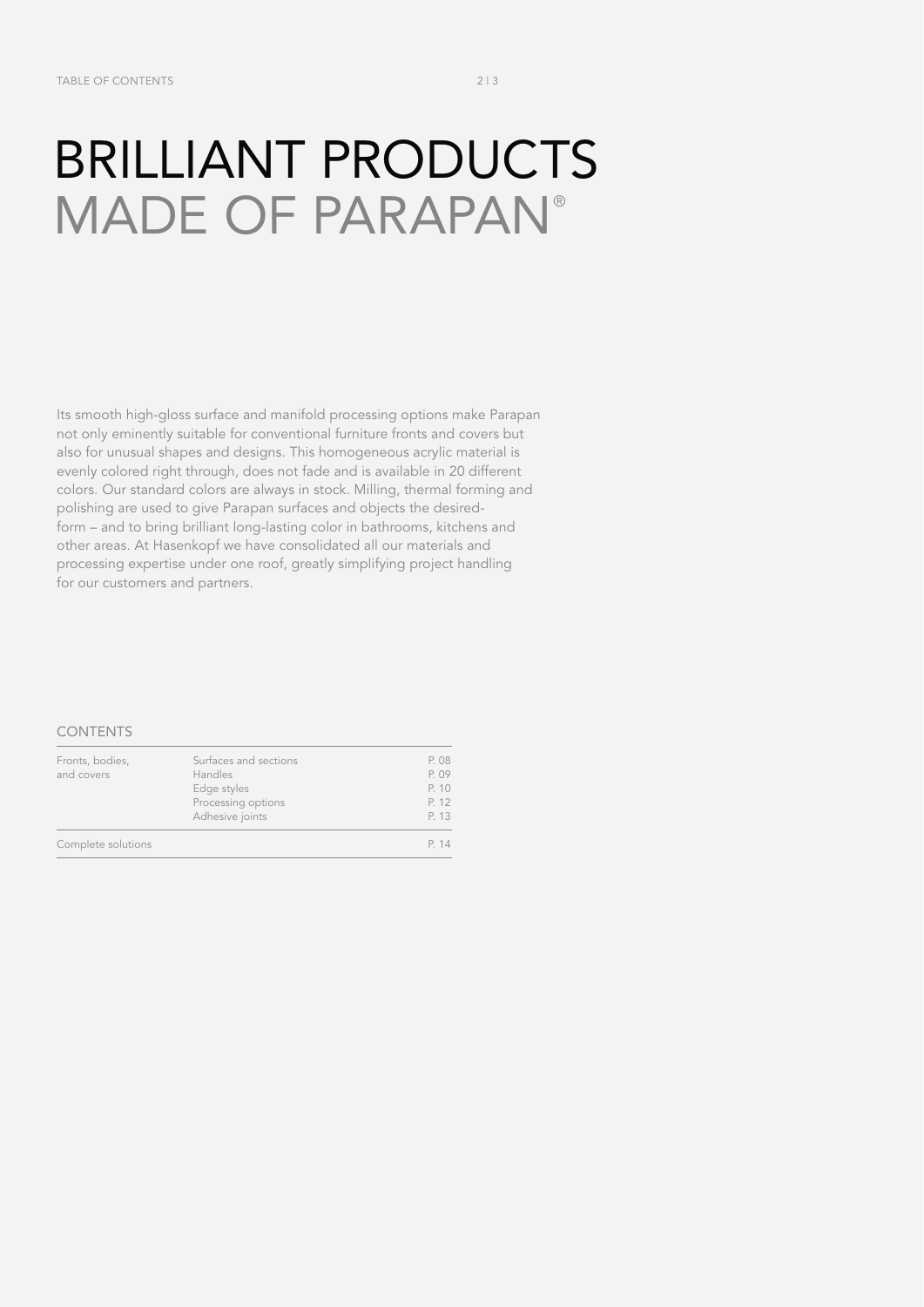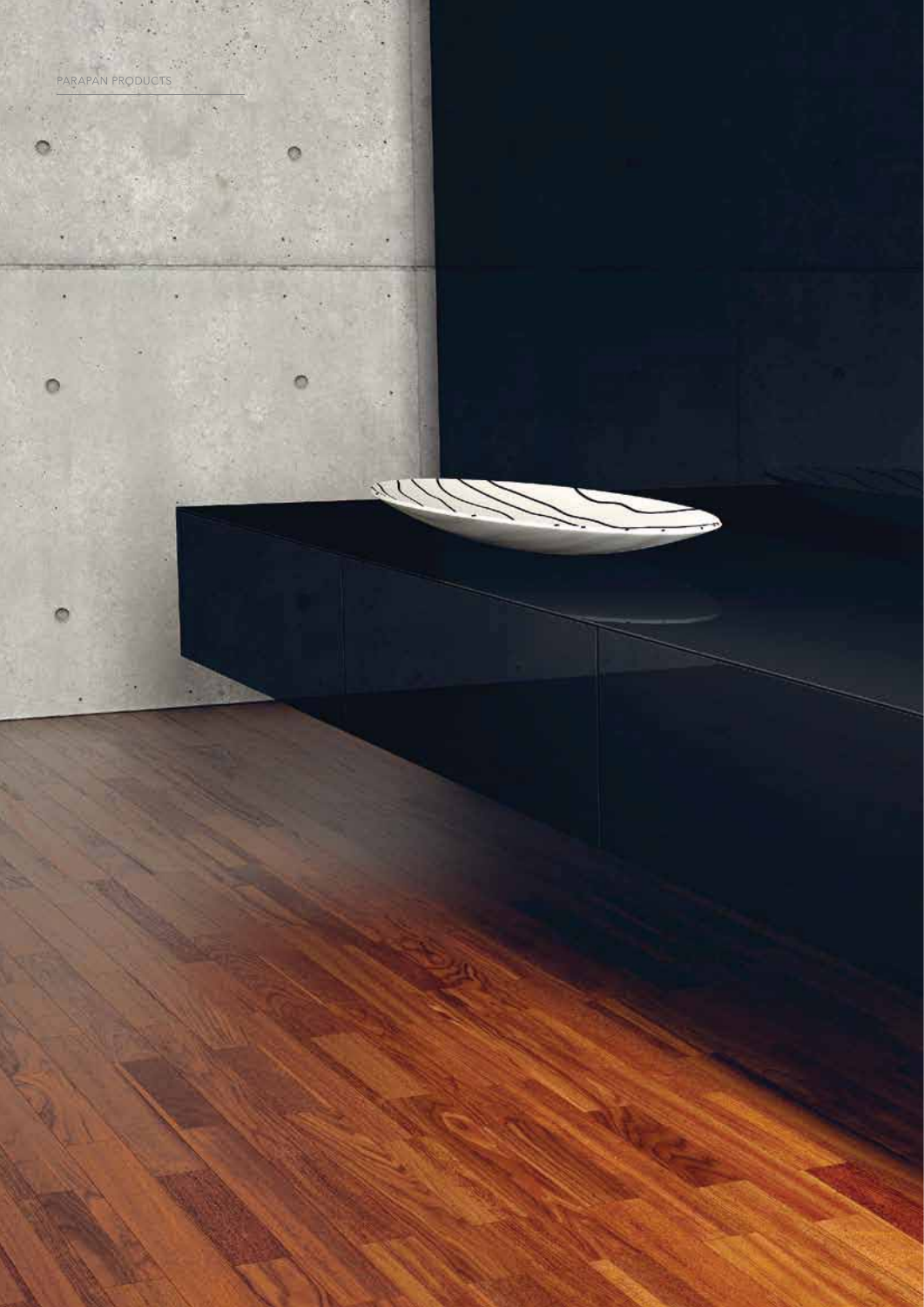### ELEGANCE FOR YOUR ROOMS: HIGH-GLOSS PARAPAN SURFACES FOR EFFECTIVE HIGHLIGHTS.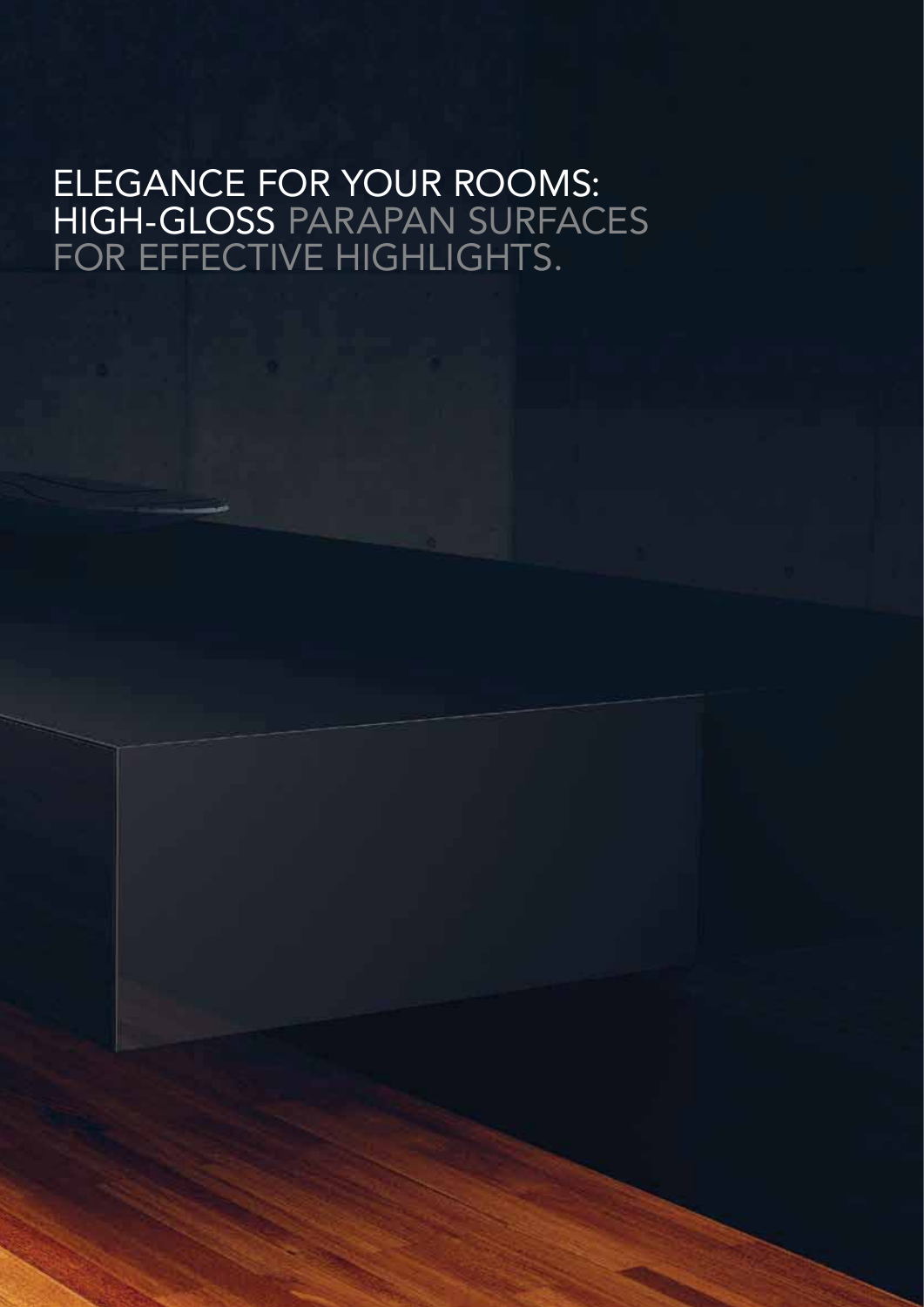

Surfaces and sections  $[-8, 08]$ 



Processing options [->P. 12]



Handles[->P. 09]

E

B



Edge styles [ –› P. 10]

C



Adhesive joints [ –› P. 13]

PARAPAN PROVIDES FOR HIGH-GLOSS ELEGANCE RIGHT ACROSS THE BOARD. WE POSSESS THE TECHNOLOGY AND SKILLS TO PROCESS THIS ACRYLIC MATERIAL IN SUCH A WAY AS TO PRECISELY FULFILL OUR CUSTOMERS' DEMANDS AND DELIVER THE GOODS ON AN ORDER-SPECIFIC BASIS FOR STRAIGHTFORWARD HANDLING.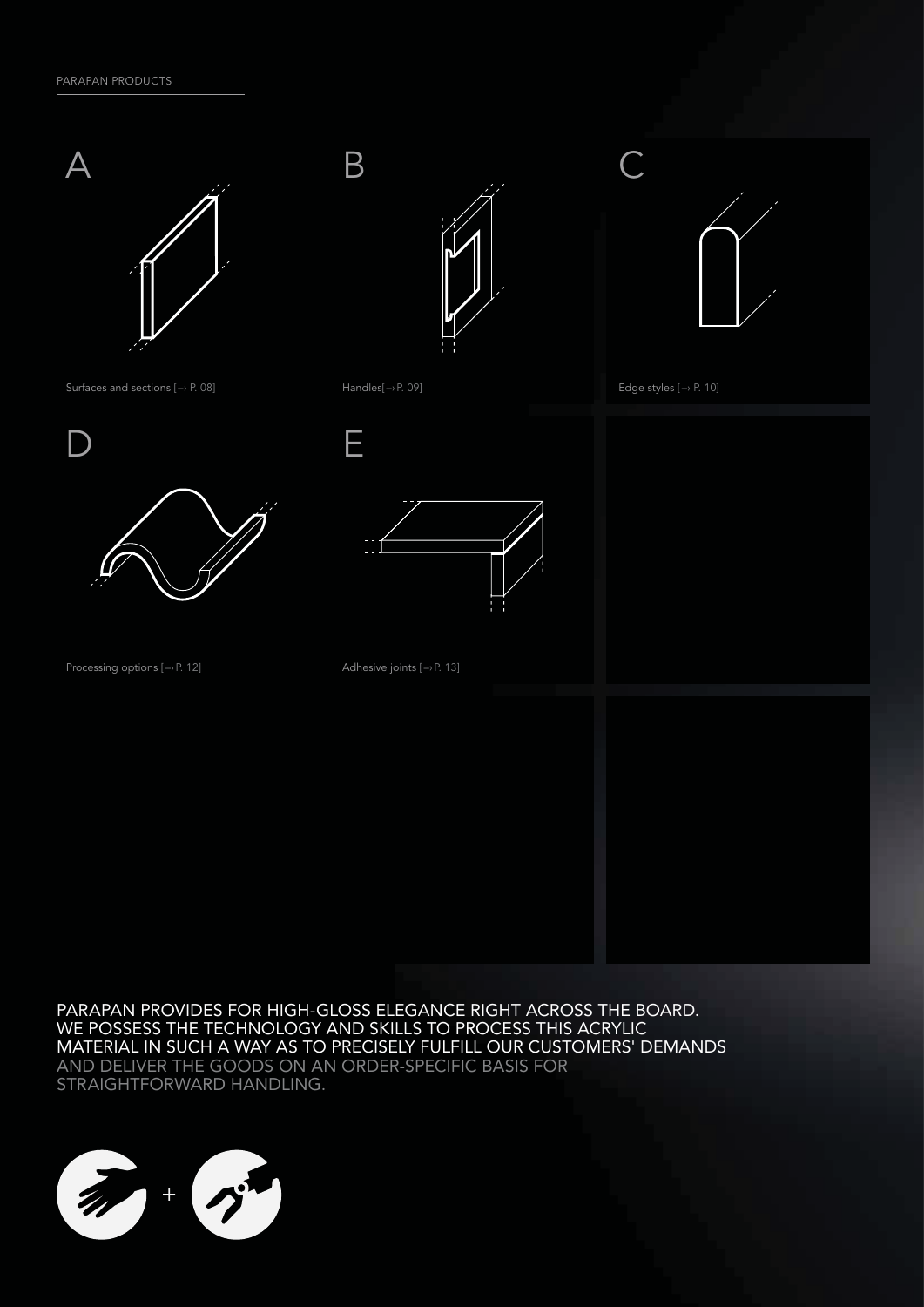# FRONTS, BODIES AND COVERS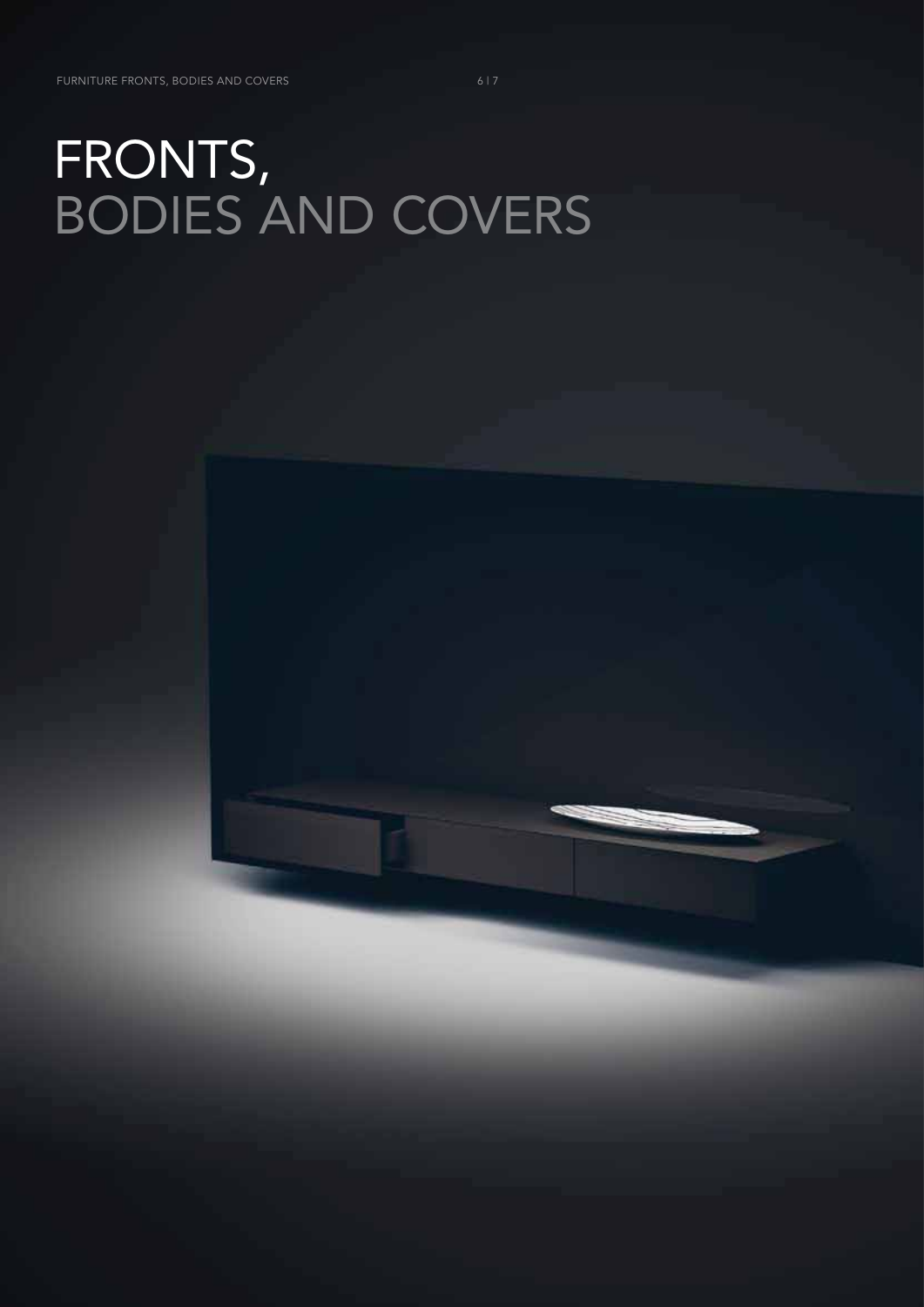### SURFACES AND SECTIONS







#### 4 mm or 18 mm

- › Parapan surface: 4 mm or 18 mm
- › covered on both sides with a protective adhesive film
- › seamless design, available for areas up to 2980 x 1980 mm
- › surfaces with milled or polished edges
- › other types of edge processing available
- › surfaces delivered fully finished

#### 4 mm or 18 mm

- › Parapan sections: 4 mm or 18 mm › covered on both sides with a
- protective adhesive film
- › seamless design, available for areas
- up to 2980 x 1980 mm
- › edges not treated (saw-cut) › for subsequent processing by the
- customer

Please contact us for the technical details of further processing.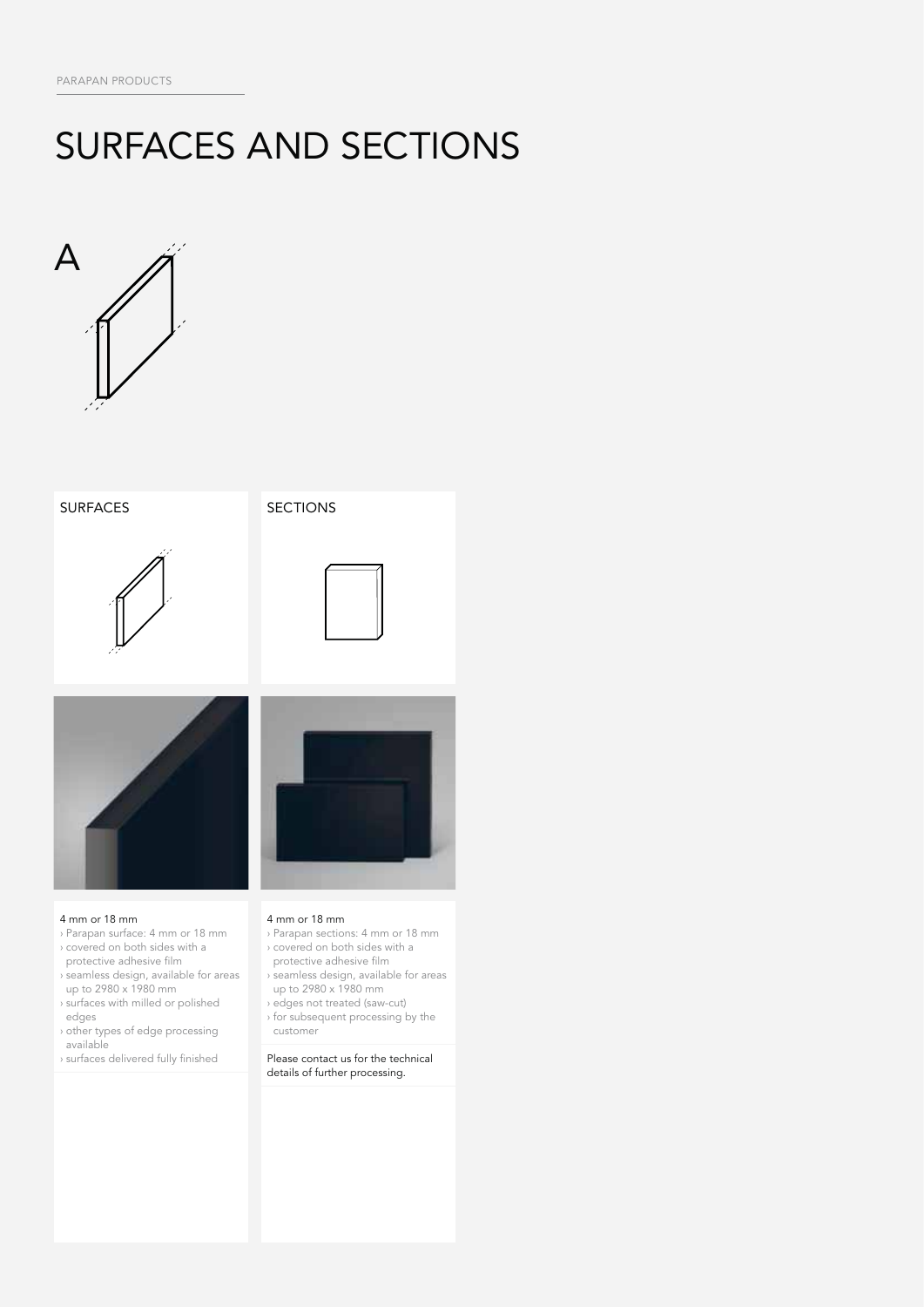### **HANDLES**

B

#### INTEGRATED GRIP RECESSED GRIP







#### Article no. PAR GRIFF-S

› including 4 mm Parapan crosspiece › crosspiece up to 50 mm high



#### Article no.

PAR GRIFF-M / PAR GRIFF-L

- › oval-shaped recessed grip with angled edge and 4 mm Parapan at rear
- › oval-shaped milled cutout hand-grip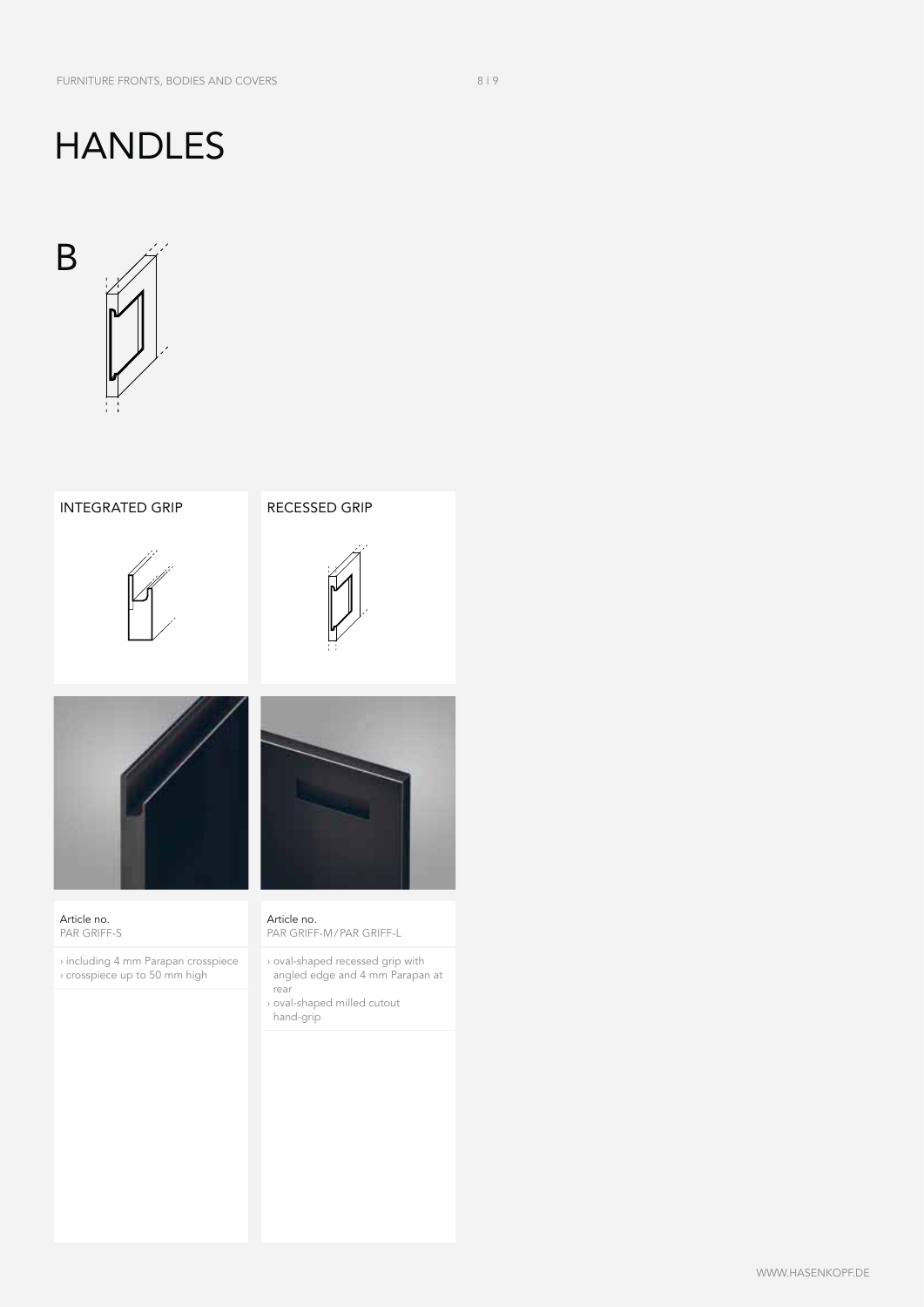## EDGE STYLES



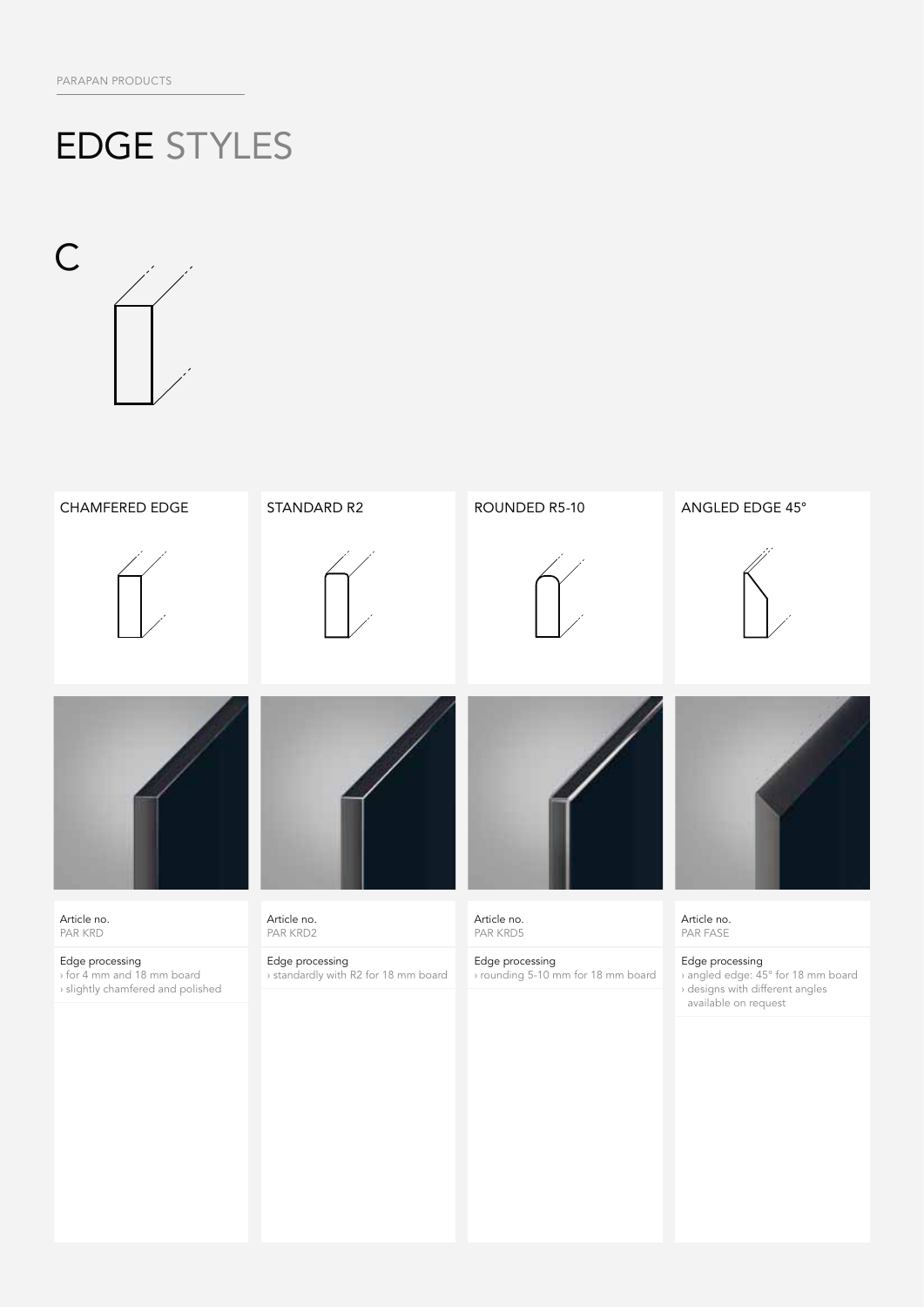### PROFILED EDGE **EDGE FINISHES**





10 | 11



Article no. PAR PROF

Edge processing › profiled edge › designs on request Edge processing

- › radius with no edge processing
- for 4 mm / 18 mm boards
- › beveled › notched
- 
- › rounded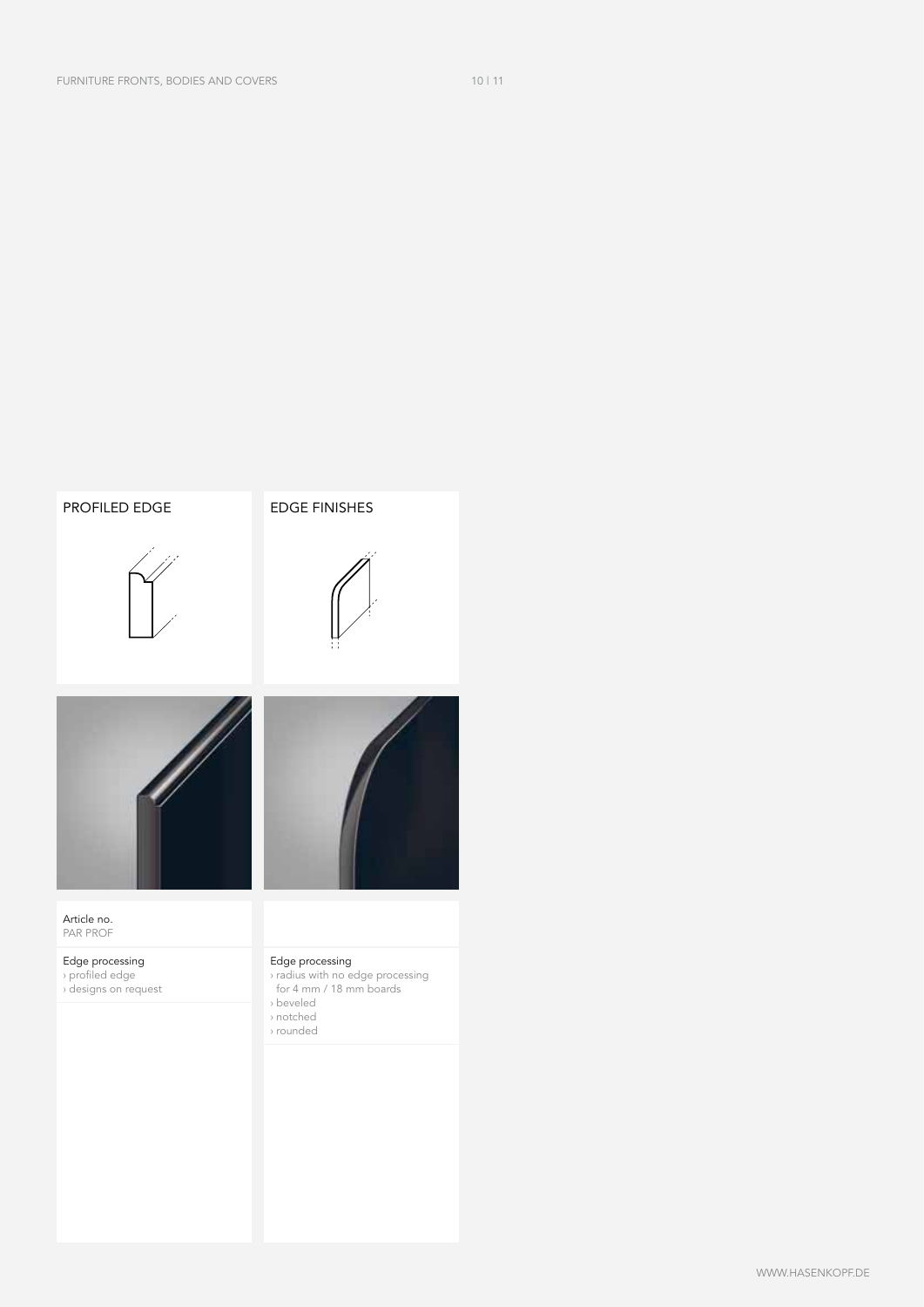### PROCESSING OPTIONS



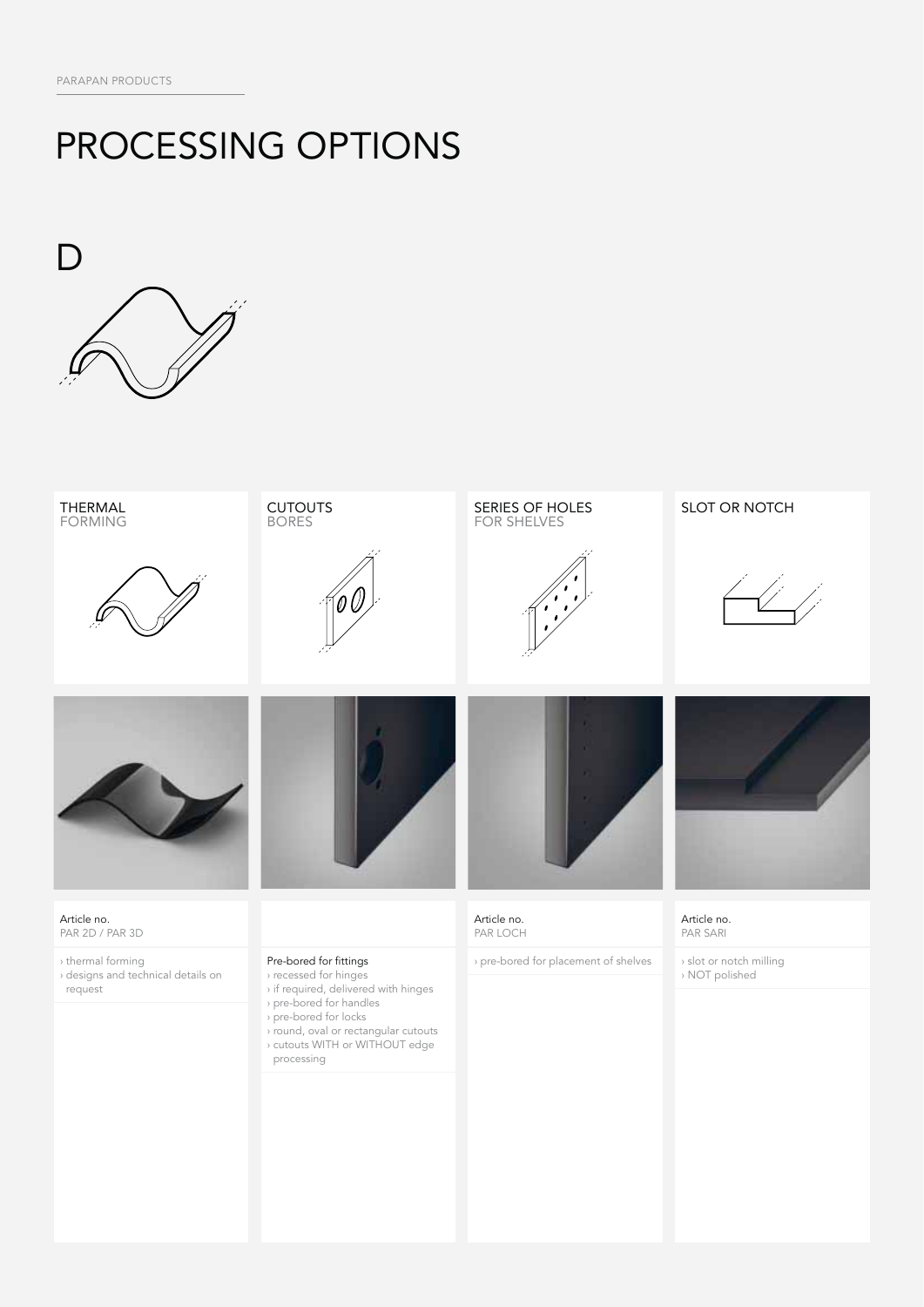### ADHESIVE JOINTS



#### BUTT JOINTED ON MITERS







#### Article no. PAR APVP /PAR APVS

› butt joining Parapan sections › Caution: Adhesive joints may be visible!



#### Article no. PAR APVG

› joining Parapan sections on miters from 1000 mm / meter length › Caution: Adhesive joints may be visible!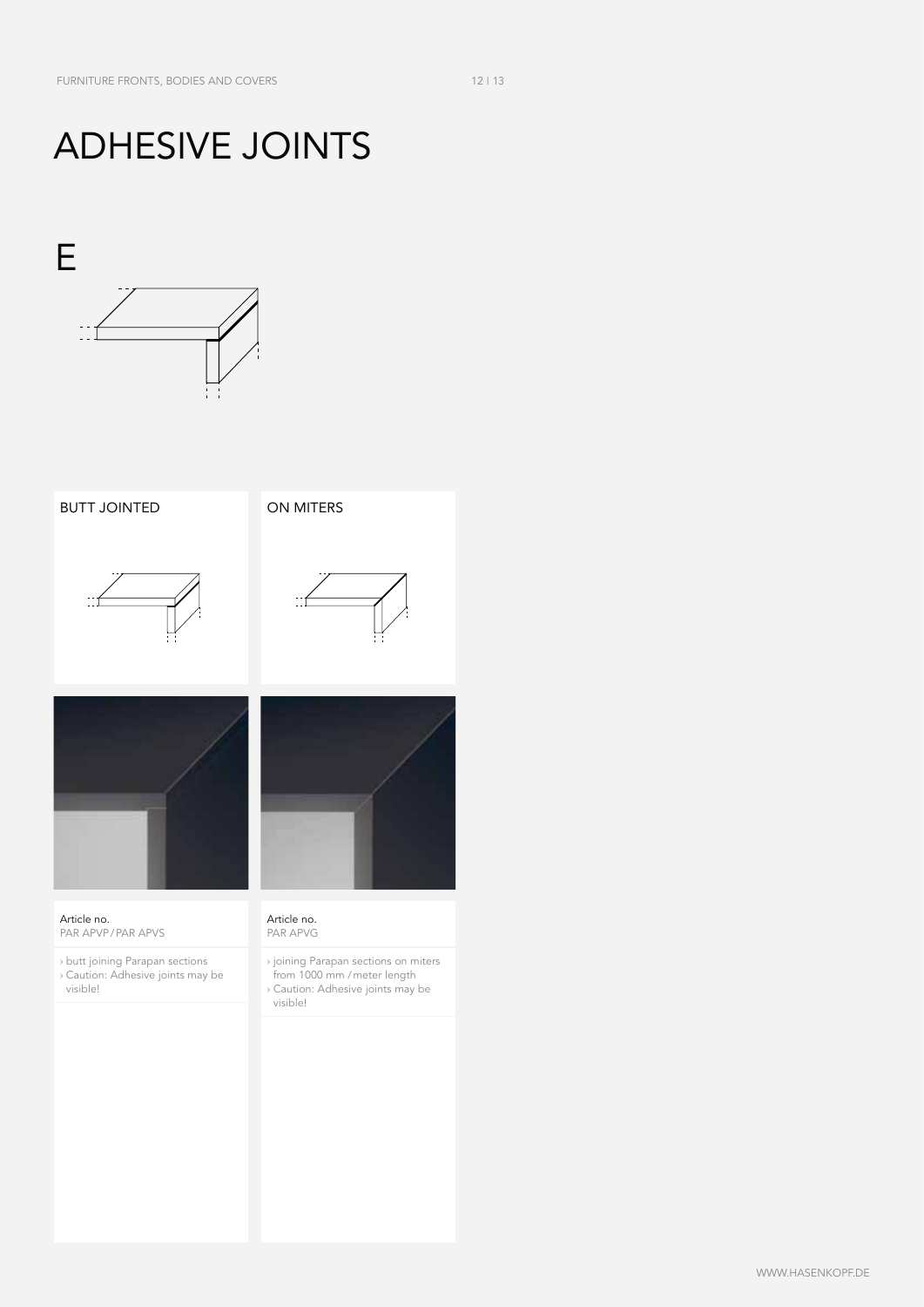### COMPLETE SOLUTIONS BODIES AND COVERINGS



#### ENCOURAGE SALES

Parapan is a brilliant alternative to conventional materials for the manufacture of sophisticated shop-fittings.

Parapan counter and wall facings from Cole Joinery on behalf of CD UK for Dior [ Photo: Evonik ]





#### DURABLE EDGES

This homogeneous through-dyed material means that there is no difficulty in implementing individual edge designs such as furniture fronts without handles.

Parapan counter and wall facings from Cole Joinery on behalf of CD UK for Dior [ Photo: Evonik ]

#### ATTRACTIVE

Shopfitters can use Parapan to create a wide variety of attractive product presentation elements.

schein, Munich for Axel Meise Licht, Design Mose Design, Munich [Photo: Axel Meise Licht ]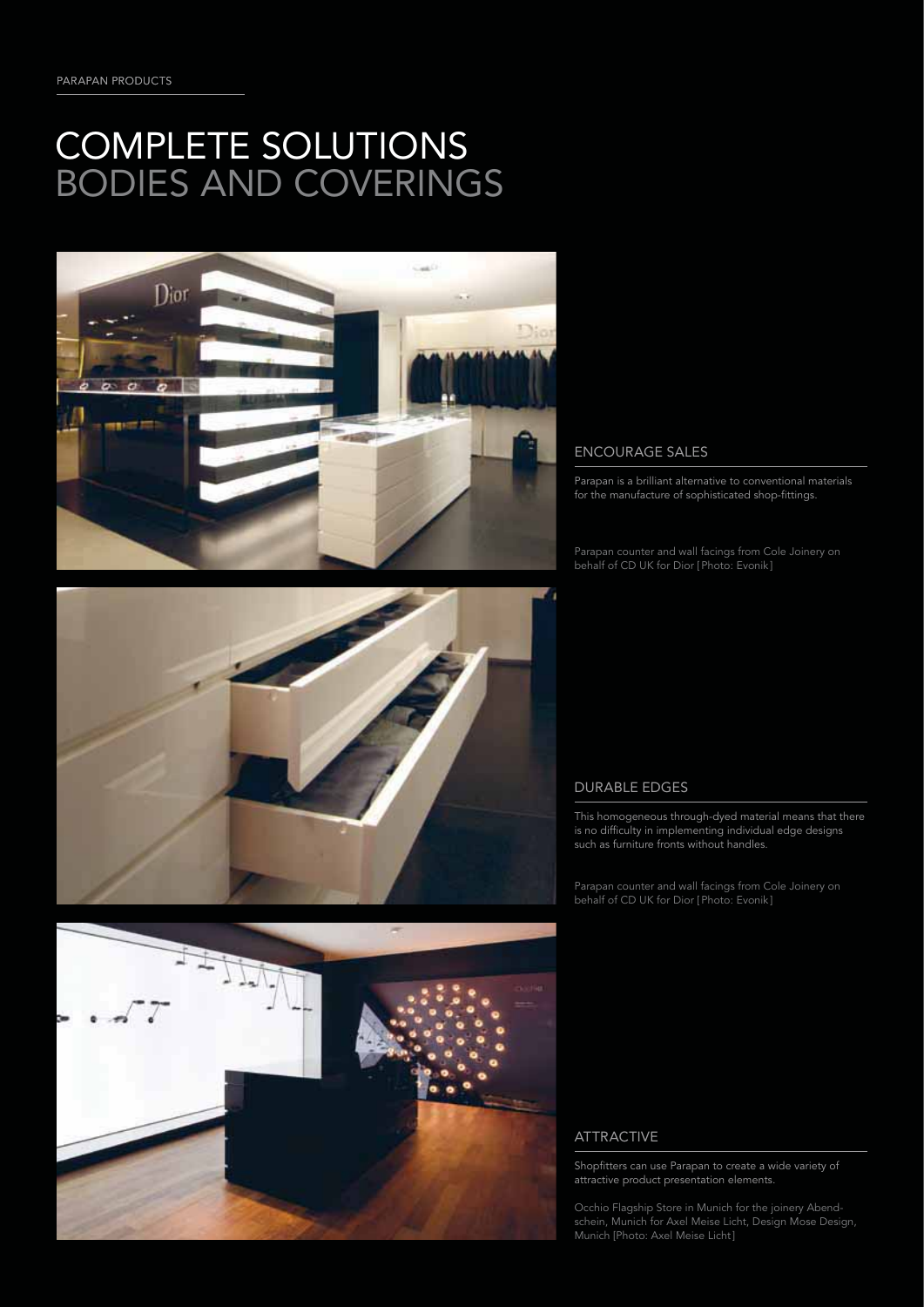





#### ADAPTABLE

Parapan can also be applied to existing furniture and adapted for special requirements such as ventilation slits.

Swiss Bundeshaus (Switzerland) purchased by Schneider Innenausbau, Switzerland [ Photo: Schneider Innenausbau ]

#### COLORFUL

Parapan guarantees evenly glossy furniture fronts in 20 colors.

[ Photo: Evonik ]

#### INVITING

For exhibition stands Parapan can also provide inviting and eye-catching accents.

Hasenkopf exhibition stand for Holz-Handwerk 2010 [Photo: Hasenkopf ]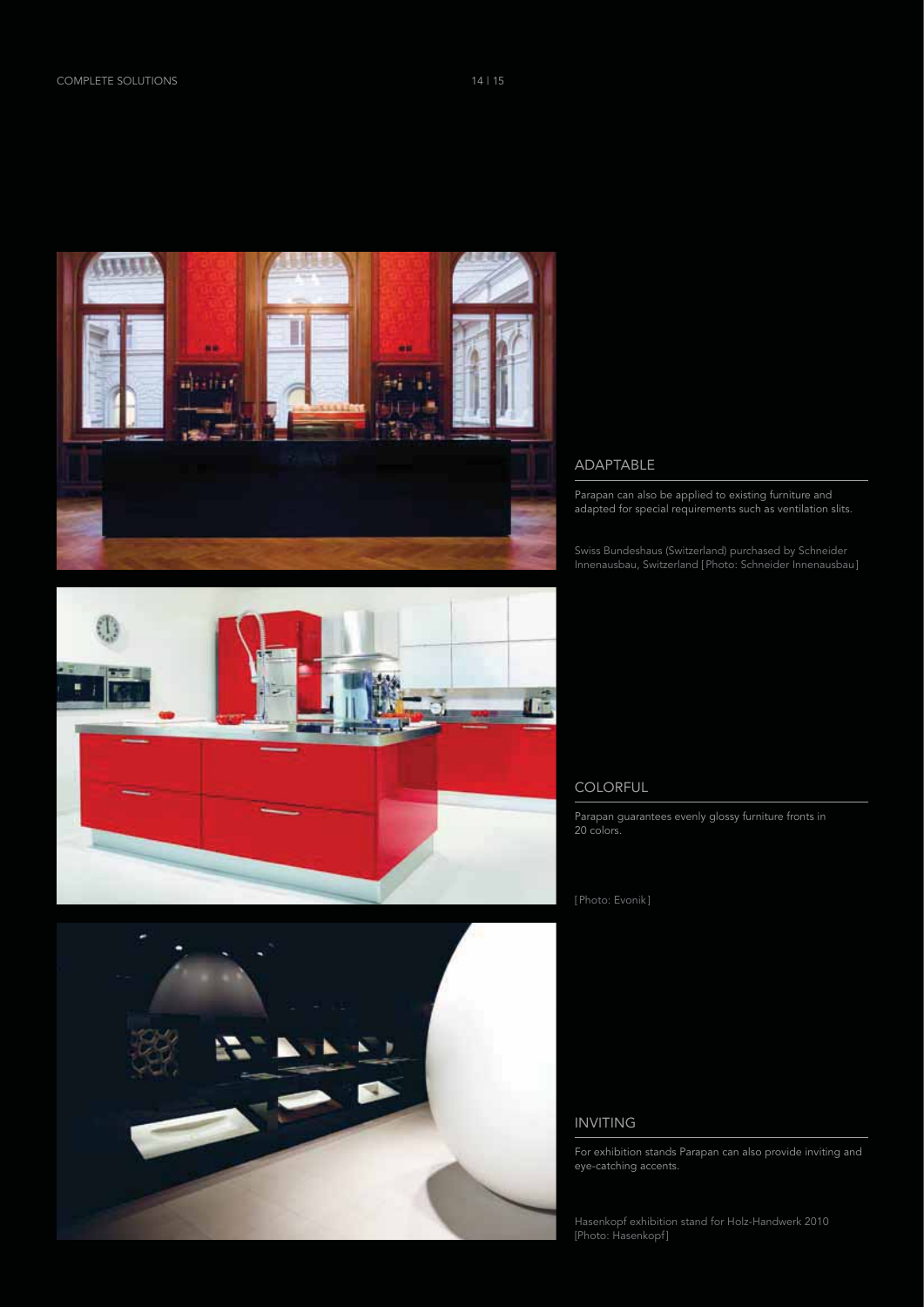## MANIFOLD POSSIBILITIES. ONE STRONG PARTNER.

HASENKOPF'S PRODUCTS ARE AT HOME ALMOST ANYWHERE.

With our advanced processing techniques and versatile expertise in a wide variety of premium materials we offer our customers and partners tailor-made solutions for almost all areas of life and work, coupled with project support from the planning stage through to the implementation.

#### CORIAN

With our two-dimensional and three-dimensional processing methods we can coax these high-quality minerals into almost any desired form, to create basins, worktops, counters, wall paneling, etc.

#### WOOD

Since 1964 we have been using wood and wood-based materials to manufacture high-quality ready-to-assembly drawer systems. We also cooperate with partner processing specialists to realize even large-scale products.

#### ACRYL

Its transparency, colors and design possibilities added to its outstanding processing properties make Acryl an extremely versatile material, for instance, for sophisticated indoor fittings and design.

#### FRESCATA

Frescata is the name we have given to our program of creatively designed surfaces and coverings in a variety of materials and combinations individually customized with multiple textures and finishes.

#### AND MORE

In addition to wood, Corian, Parapan and acryl we also offer products and services based on other premium materials, such as gypsum fiberboard. So we have suitable materials for any requirement.

Corian® is a registered trademark belonging to DuPont™. Parapan® is a registered trademark belonging to Evonik™ Industries. Frescata® and CURVA® are registered trademarks belonging to Hasenkopf Industrie Manufaktur GmbH.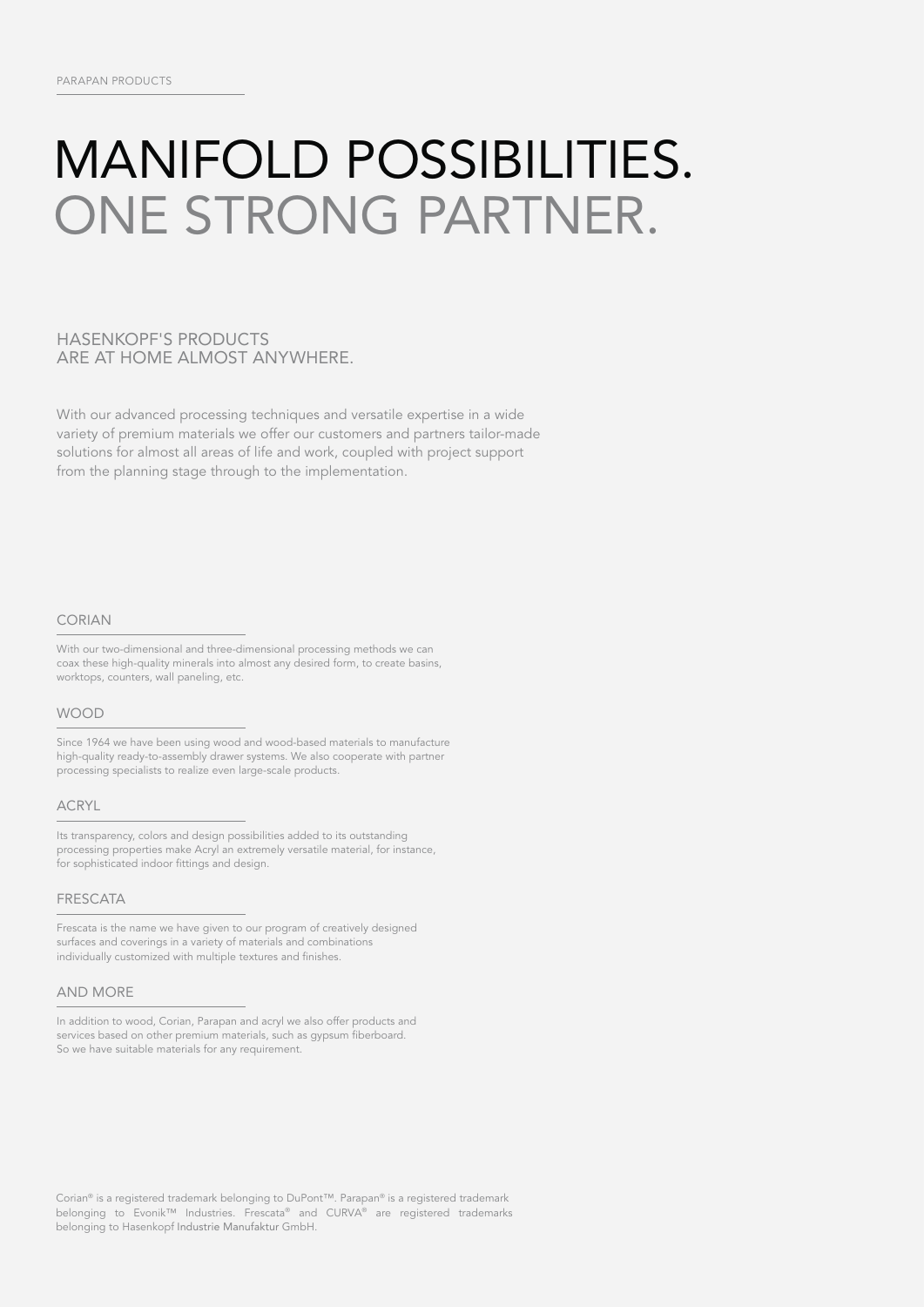#### LIFE & LIVING



Table design manufactured in Corian® for Veech Media Architecture (VMA) [ Photo: Heiner Heine ]

We cooperate with well-know designers to create not only distinctive and impressive one-off objects but also full sets of furnishings and fittings to visibly enhance your quality of life and living.

#### BATHING & WASHING



"Corian® Designbadewanne Po", Boffi S.p.A., (2003 Lentate sul Seveso, Milan), Design Claudio Silvestrin [ Photo: Boffi S.p.A. ]

We open up new design possibilities for bathrooms and showers. Our mineral materials guarantee the most hygienic conditions.

#### COOKING & EATING



Corian® kitchen worktop for ALNO [ Photo: ALNO ]

For kitchens – the core environment of our lives – we create both functional and beautiful solutions.

#### STORING & ORDERING



MDF drawers with curved fronts for Frauenbrunnen, Switzerland [ Photo: Frauenbrunnen ]

With individually designed furnishings and our proven high-quality drawer solutions we provide for elegant order and practical living.

#### WORKING & REPRESENTING



Ceiling lights and furniture made of Corian® and wood on behalf of Stonner IP for Münchener Rück [ Photo: Stonner IP ]

For offices and other working environments we offer suitable and practical furnishings and designs.

#### HEALING & CARING



Medical worktops made of Corian<sup>®</sup> for Karl Baisch [ Photo: Karl Baisch GmbH ]

For healthcare institutions we create environments that promise comfort and hygiene as well as being pleasant to use and easy to clean.

#### HOSTING & RECEPTIONS



Counter installation made of Corian® and wood on behalf of Riedl / Team Concept for BMW Welt Munich

We facilitate attractive and functional furnishing solutions for caterers and hoteliers, who are happy to see our products among their permanent residents.

#### PRESENTATION & SELLING



Parapan® counter and paneling on behalf of Cole joinery and CD UK for Dior [ Photo: Evonik Degussa ]

With our attractive furnishings and versatile designs we can help to create retail premises and fair exhibits to achieve the very best in means of presenting a company's products and services.

#### LIGHTING & HIGHLIGHTING



 "Corian® Nouvel lumieres" (2007 Milan week of design), design Jean Nouvel, Foto Leo Torri image courtesy of DuPont™ Corian® (all rights reserved on design and photo)

Some of our materials are translucent and therefore eminently suitable for impressive lighting installations. Elegant surface finishes also offer numerous attractive possibilities.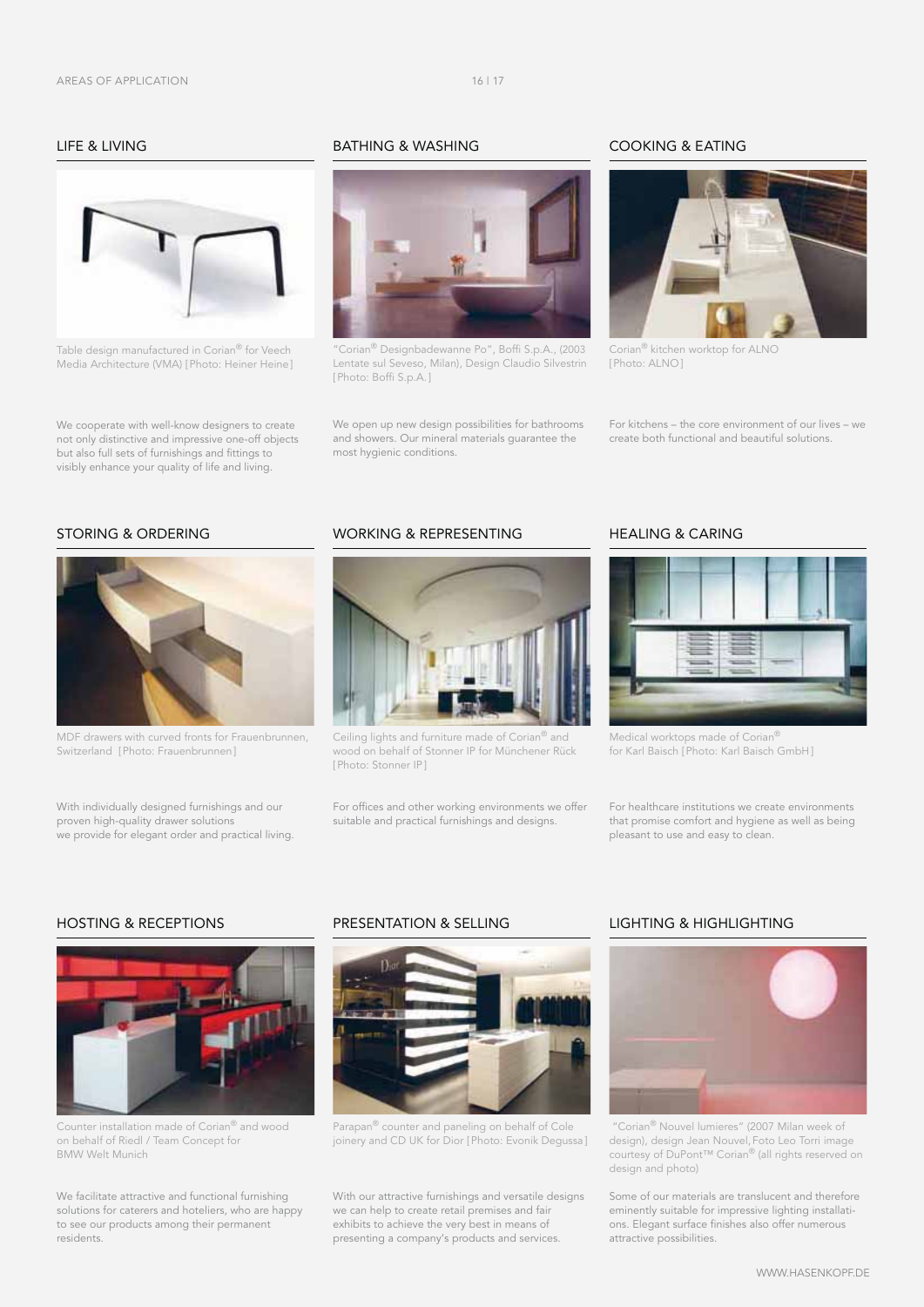# OUR OFFER FOR YOUR SUCCESS.



#### CREATE MORE VALUE TOGETHER

Our customers in trade and industry, design and architecture value us as a reliable and competent partner for any type of challenge. With our experience and knowledge of the very latest cutting, forming and molding techniques to supplement your own areas of competence, you can satisfy the requirements of sophisticated tendering projects and win orders for your company. As part of a value-add chain that benefits all its participants we can reinforce your capacity and help you to implement your projects successfully. See for yourself how effective it can be.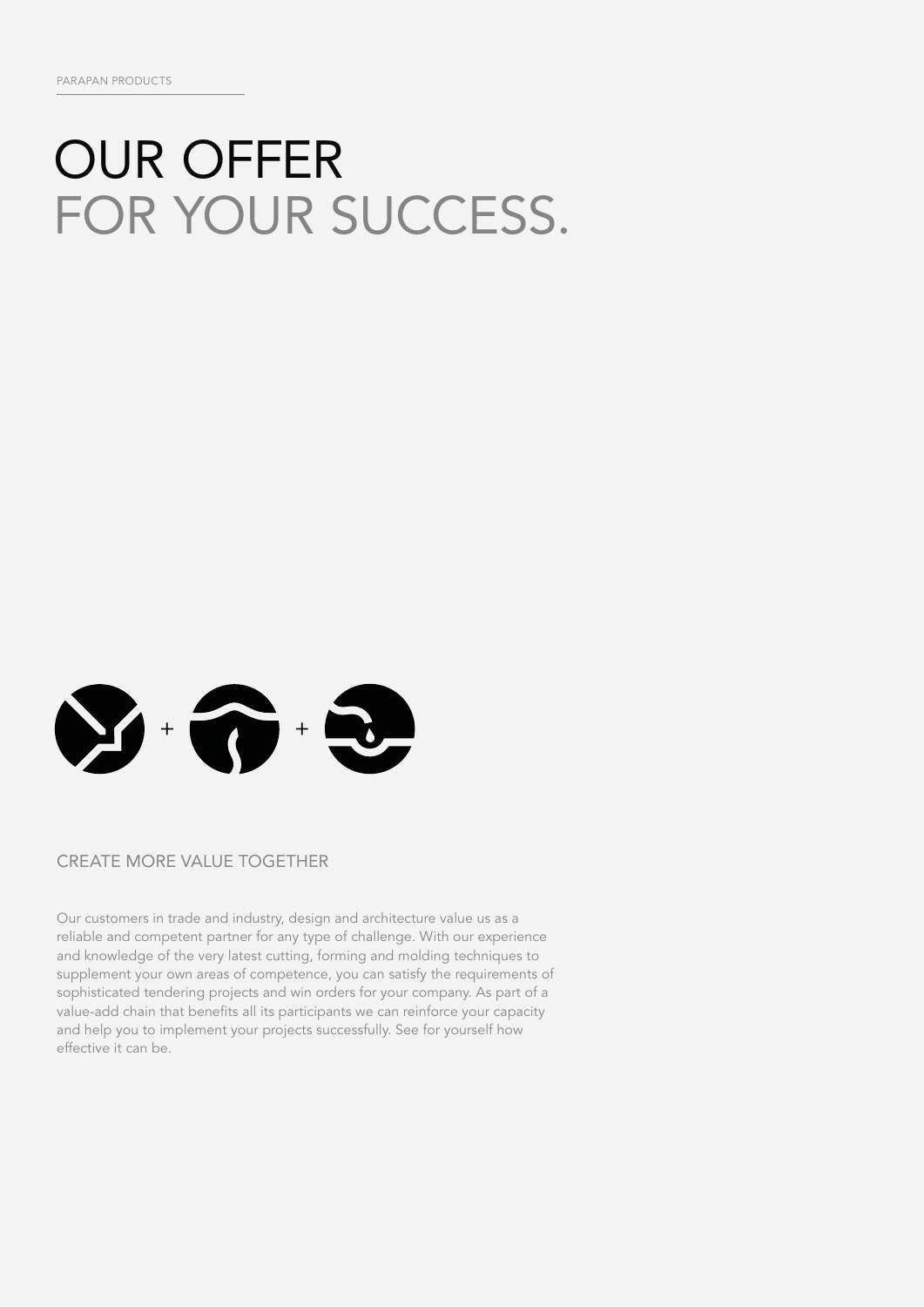

You have an inquiry or an invitation to tender on a project for which you could use some assistance.

We can help you with costing your proposal, clarifying technical details and more, for instance by providing appropriate samples.

1 2 3 4 5

With Hasenkopf as an efficient external supplier your competitive proposals will win the order.

We can help you at the planning stage and guarantee timely production and delivery, directly to the site, if desired.

It is your achievement that will be in the foreground – your customers will never know we exist. The success is entirely yours.